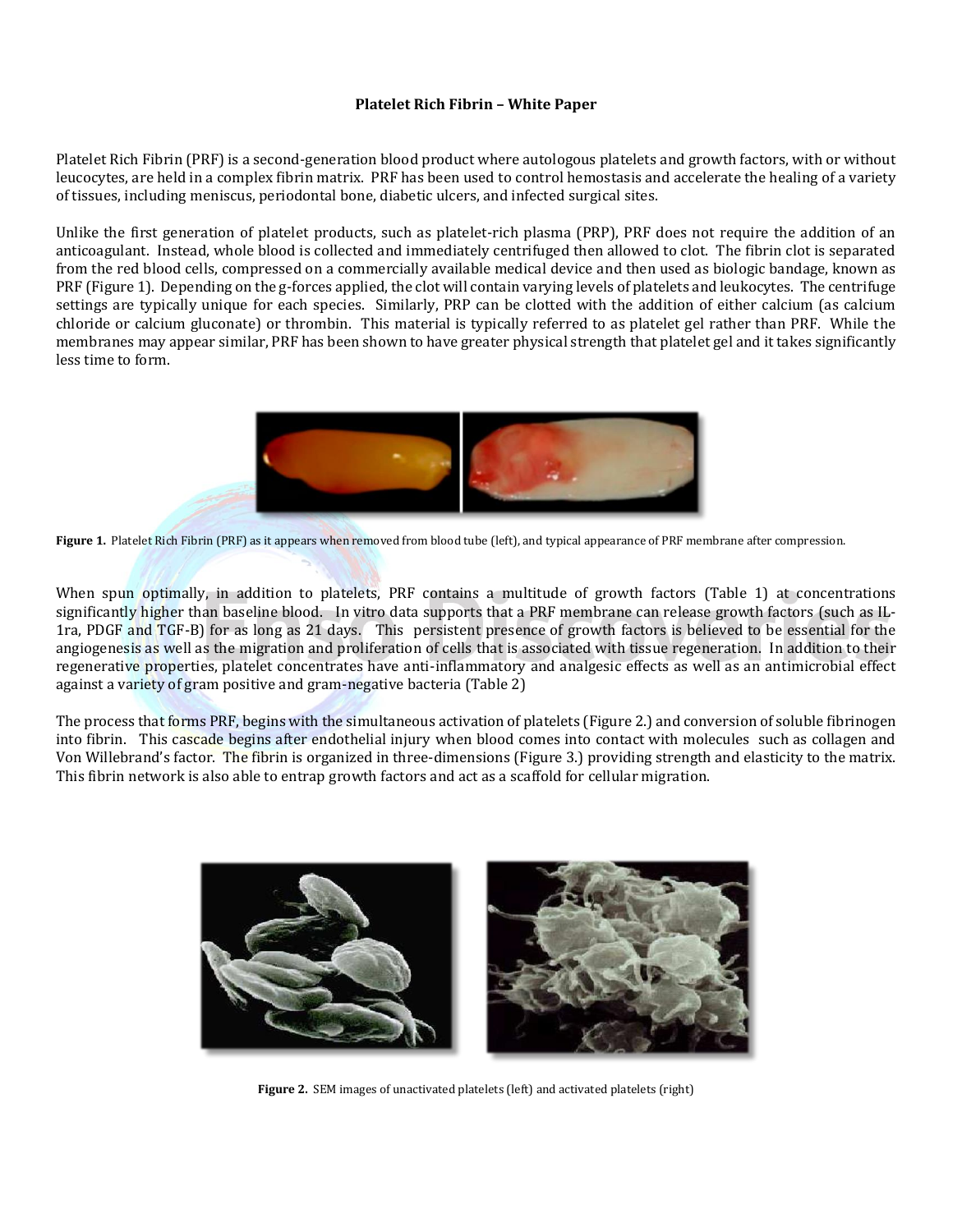### **Rationale for Using PRF: Wounds**

The process of wound healing is typically divided into four phases: i) hemostasis, which takes place immediately after injury; ii) inflammatory, leukocytes create an immune barrier against micro-organisms; iii) proliferative, begins within days of injury and lasts for weeks – this phase involves filling in the wound with granulation tissue and blood vessels followed by wound contraction and epithelialization ; iv) remodeling, collagen fibers are reorganized over months providing strength and elasticity to the wound. Every phase of wound healing is regulated by a complex combination of growth factors. PRF not only contains a variety of growth factors that can be released over days to weeks, but it also provides a physical layer of protection as well as a conditional scaffold for the migration of cells.



**Figure 3.** Fibrin network of PRF: closest to RBCs (left), farthest from RBCs (right)

 $\subset$ 

## **Rationale for Using PRF: Joints**

Development and homeostasis of articular cartilage throughout life is regulated by growth factors. PRF has anabolic effects on chondrocytes, synoviocytes and mesenchymal stem cells resulting in increased cellular proliferation and extracellular matrix synthesis, gene expression of chondrocytes proteoglycan and type II collagen synthesis and better cellular organization of cartilaginous tissue.

#### **In Vivo Studies - Animal**

- PRF effectively induced endothelial cell proliferation and improved wound angiogenesis in an ischemic/chronic porcine wound model (Roy, 2011)
- PRF was used as a patch for conjunctival lesions in rabbits lead to complete epithelialization (Can, 2016)
- In a murine laminectomy study, PRF significantly reduced epidural fibrosis and chronic inflammatory cell density (Demirel, 2018)
- PRF improved the regeneration of dentin-associated mineral tissue in a canine root canal model (Wang, 2016)
- PRF/aspirin combination was used to significantly enhance periodontal bone formation in a rat model (Du, 2018)
- PRF was used to effectively promote the healing (both macroscopically and histologically superior) of articular cartilage defects of the canine knee (Kazemi, 2015)
- Applied to intestinal anastomosis site, PRF dramatically decreased the local complications and significantly increased the bursting pressures in a rat ischemia/reperfusion model (Ozcay, 2018)

## **In Vivo Studies – Human**

• After other treatment options failed, PRF was successfully used in a kidney transplant-recipient with gangrenous cystitis (Iesari, 2017)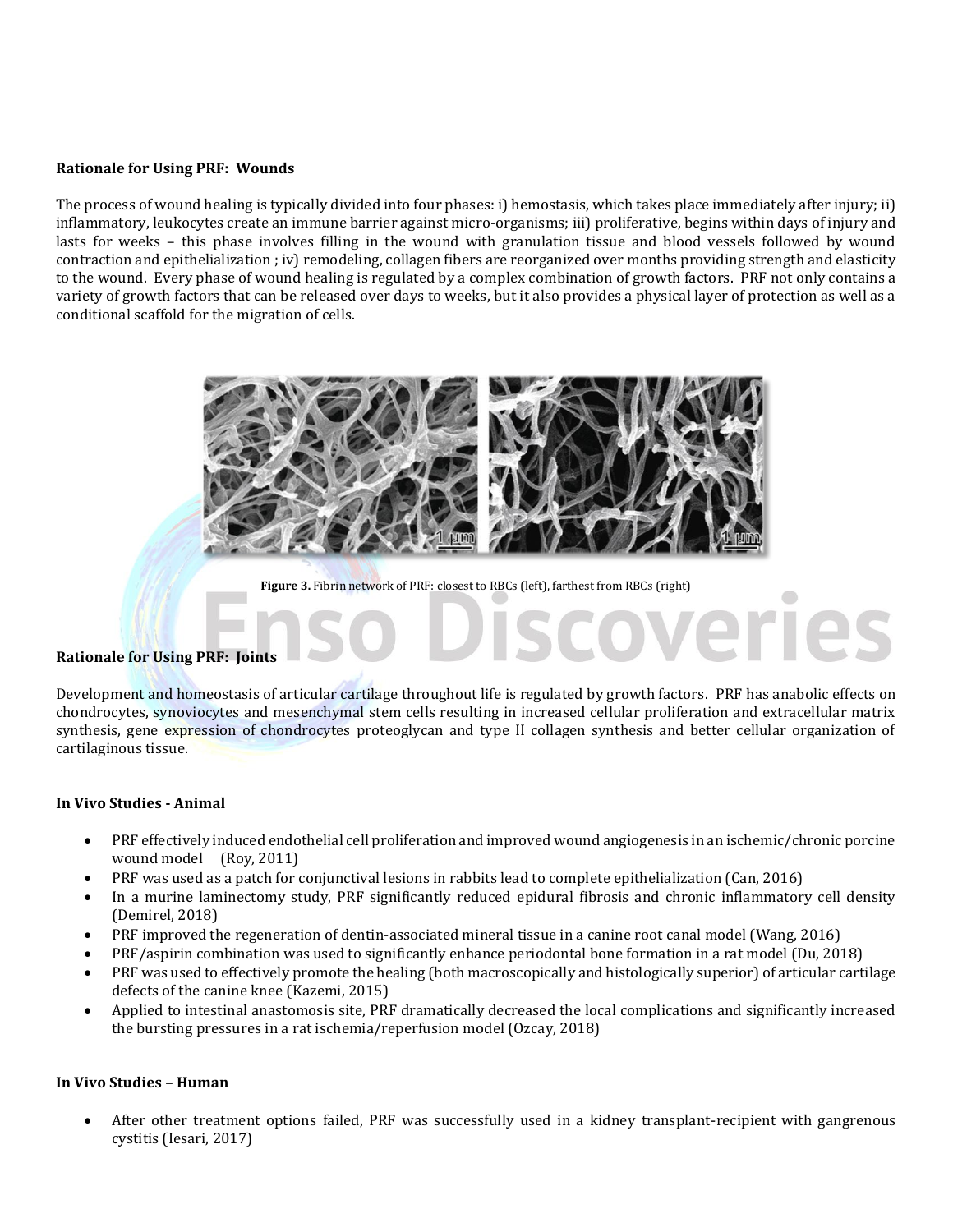- Meta-analysis showed PRF to be both clinical useful as well as cost effective during sternotomies to reduce infection rates (Kirmani, 2016)
- PRF was shown to be superior to PRP for periodontal regeneration (Sucetha, 2015)
- Alveolar osteitis was reduced 90% when PRF was placed in sockets of patients undergoing bilateral wisdom tooth extraction (Hoaglin, 2013)
- PRF was used in a series of patients to successfully control hemorrhage and heal palatal wounds (Kulkarni, 2014)
- A randomized study involving 20 patients with chronic periodontitis, addition of PRF showed statistically significant improvements in probing depth, clinical attachment and bone fill over Bioactive Glass alone (Bodhare, 2018)
- A study evaluating therapies for nonhealing diabetic foot ulcers found that PRP gel would be the most cost-effective treatment while also providing the highest quality of life (Dougherty, 2008)
- Patients with knee osteoarthritis had better outcomes when PRF was used with microfracture compared to microfracture alone at 5 year evaluation (Papalia, 2015)
- In a case series12 patients had complete radial tears of the meniscus surgically repaired with the addition of PRF, 11 of 12 cases showed complete healing on MRI and 6 of 7 on second-look arthroscopy (Ra, 2013)
- PRF in combination with antibiotics was more effective than hyaluronic acid and antibiotics in a randomized study of 60 patients with infected knee osteoarthritis (Zhang, 2018)

# **SUMMARY**

Platelet Rich Fibrin is an autologous second-generation blood product that is safe, easy to prepare and cost effective. Numerous in vivo studies have demonstrated efficacy for tissue healing in a variety of tissues and injuries in multiple species.

Reasons for using PRF over PRP:

- Avoid added chemicals (anticoagulant/clotting agent)
- Strong desire for biologic bandage
- Strong desire for delayed release of growth factors

Limitations of PRF:

- Need to keep wound moist for optimal results
- May not work if patient is on anticoagulant therapy
- Limited blood availability with small and/or anemic patients

Tips for advanced users:

• If a limited amount of blood is available, say 12cc, it is better to completely fill on blood tube with 10+cc of blood rather than split evenly between two tubes

overies

• The end of the membrane closest to the RBCs will contain more growth factors – in some wounds it may be advantageous to align this end over the most vital structures

Conditions that may affect formation of a normal fibrin clot:

- Acidosis/alkalosis
- Hypochloremia/hyperchloremia
- Blood dyscrasias (e.g. Von Willebrand disease)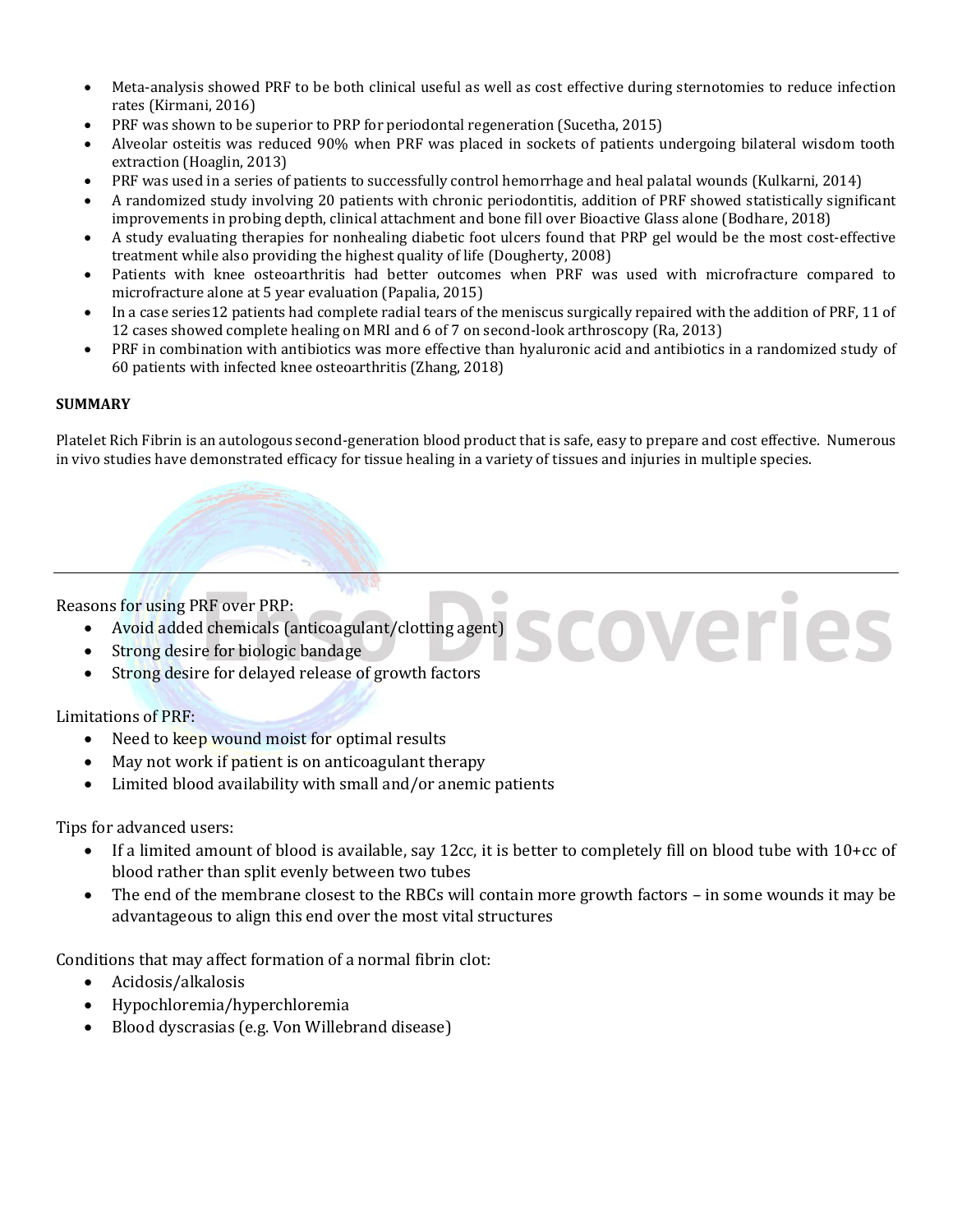# **Table 1**. Selected growth factors found in PRF and some of their properties.

| EGF (Epidermal growth factor)           | stimulates re-epithelization, angiogenesis, and collagenase activity                        |  |
|-----------------------------------------|---------------------------------------------------------------------------------------------|--|
| bFGF (Fibroblast growth factor, basic)  | stimulates angiogenesis, endothelial cell proliferation, collagen synthesis, wound          |  |
|                                         | contraction, matrix synthesis, epithelization, keratinocyte growth factor production        |  |
| aFGF (Fibroblast growth factor, acidic) | potent GF for skin keratinocytes playing role in tissue repair following skin injuries.     |  |
| KGF (Keratinocyte growth factor)        | acts predominantly on epithelial cells to elicit a variety of responses including           |  |
|                                         | proliferation, migration and morphogenesis                                                  |  |
| GM-CSF (granulocyte/macrophage)         | stimulates both the proliferation and the differentiated function in osteoblasts            |  |
| colony-stimulating factor)              |                                                                                             |  |
| IGF-1 (Insulin-like growth factor)      | mediates the action of GH in peripheral tissues, as such it is a major mediator of prenatal |  |
|                                         | and postnatal growth                                                                        |  |
| PDGF (Platelet derived growth factor)   | potent mitogens for connective tissue cells, including dermal fibroblasts, arterial smooth  |  |
|                                         | muscle cells, chondrocytes and some epithelial and endothelial cells                        |  |
| TGF-ß (Transforming growth factor,      | stimulates monocytes to secrete FGF, PDGF                                                   |  |
| beta)                                   | stimulates collagen synthesis                                                               |  |
|                                         | decrease dermal scarring                                                                    |  |
| VEGF (Vascular endothelial growth       | highly specific mitogen for vascular endothelial cells                                      |  |
| factor)                                 | induces neovascularisation under physiological conditions                                   |  |



# **Table 2**. List of microbes inhibited by platelet concentrates.

| <b>Bacteria</b>                      |                                                                             |  |
|--------------------------------------|-----------------------------------------------------------------------------|--|
|                                      | MRSA (methicillin resistant Staph. aureus) (also reduced biofilm formation) |  |
| $\omega$<br><b>MSSA</b><br>sensitive | $\omega$<br>$\omega$                                                        |  |
| $\omega$<br><b>MRSE</b><br>resistant | an<br>epidermis)                                                            |  |
| $\omega$<br><b>MSSE</b><br>sensitive | $\omega$<br>$\omega$                                                        |  |
| Pseudomonas aeruginosa               |                                                                             |  |
| Klebsiella pneumoniae                |                                                                             |  |
| Shigella sp.                         |                                                                             |  |
| Streptococcus epidermis              |                                                                             |  |
| Streptococcus agalactaie             |                                                                             |  |
| Streptococcus oralis                 |                                                                             |  |
| Enterococcus faecalis                |                                                                             |  |
| E. coli                              |                                                                             |  |
| P. acnes                             |                                                                             |  |
| N. gonorrhoeae                       |                                                                             |  |
| Moraxella catarrhalis                |                                                                             |  |
| Candida albicans                     |                                                                             |  |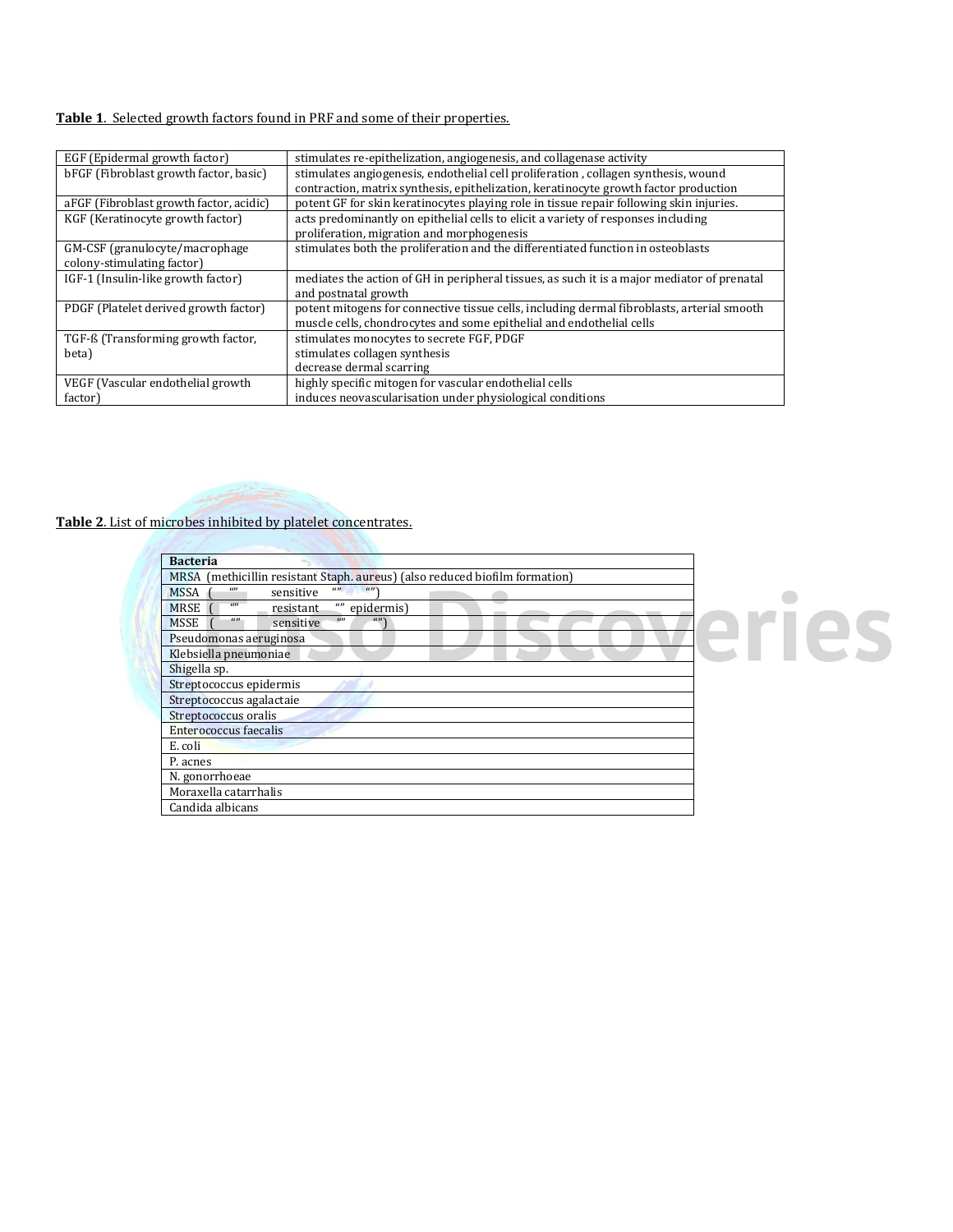#### REFERENCES

Aytac, R et al. Platelet-rich plasma as an additional therapeutic option for infected wounds with multi-drug resistant bacteria: in vitro antibacterial activity study. *Euro J Trauma Emerg Surg* 2018

Bai, MY et al. Three-dimensional structure and cytokine distribution of platelet-rich fibrin. *Clinics* 2017

Bodhare, GH et al. Clinical and radiographic evaluation and comparison of bioactive bone alloplast morsels when used alone and in combination with plateletrich fibrin in the treatment of periodontal intrabony defects-A randomized controlled trial. *J Periodont* 2018

Can, ME et al. A Novel Technique for Conjunctivoplasty in a Rabbit Model: Platelet-Rich Fibrin Membrane Grafting. *J Ophthal* 2016

Dermirel, E et al. Effect of platelet-rich fibrin on epidural fibrosis and comparison to ADCON® Gel and hyaluronic acid. *Acta Orthopaed Traumatol Turcica* 2018

Dougherty EJ. An evidence-based model comparing the cost-effectiveness of platelet-rich plasma gel to alternative therapies for patients with nonhealing diabetic foot ulcers. *Adv Skin Wound Care*. 2008

Driver, VR et al. A Prospective, Randomized, Controlled Trial of Autologous Platelet-Rich Plasma Gel for the Treatment of Diabetic Foot Ulcers. *Ostomy/Wound Management* 2006

Du, J et al. Platelet-rich fibrin/aspirin complex promotes alveolar bone regeneration in periodontal defect in rats. *J Periodontal Res.* 2018

Hoaglin, DR and Lines, GK. Prevention of Localized Osteitis in Mandibular Third-Molar Sites Using Platelet-Rich Fibrin. *Int J Dent* 2013

Iesari, S et al. Infected Nonhealing Wound in a Kidney Transplant Recipient: Successful Treatment with Topical Homologous Platelet-Rich Gel. *Exp Clin Transplant* 2017

Jiménez-Aristizabal, RF et al. Long-term cytokine and growth factor release from equine platelet-rich fibrin clots obtained with two different centrifugation protocols. *Cytokine* 2017

Kazemi, D and Fakhrjou, A. Leukocyte and Platelet Rich Plasma (L-PRP) Versus Leukocyte and Platelet Rich Fibrin (L-PRF) For Articular Cartilage Repair of the Knee: A Comparative Evaluation in an Animal Model. *Iran Red Crescent Med J.* 2015

Kirmani, BH et al. A meta-analysis of platelet gel for prevention of sternal wound infections following cardiac surgery. *Blood Transfusion* 2016

Kulkarni, MR et al. Platelet-rich fibrin as an adjunct to palatal wound healing after harvesting a free gingival graft: A case series. *J Indian Soc Periodontol* 2014

Li, H et al. Unique Antimicrobial Effects of Platelet-Rich Plasma and Its Efficacy as a Prophylaxis to Prevent Implant-Associated Spinal Infection. *Adv Healthc Mater* 2013

Lundquist, R et al. Characteristics of an autologous leukocyte and platelet-rich fibrin patch intended for the treatment of recalcitrant wounds. *Wound Repair Regen* 2013

Maghsoudi, O et al. Inhibitory Activities of Platelet-Rich and Platelet-Poor Plasma on the Growth of Pathogenic Bacteria. *Iran J Pathol* 2017

Maurao, CF et al. The use of platelet-rich fibrin as a hemostatic material in oral soft tissues. Oral and Maxillofac Surg 2018.

Okuda, K et al. Platelet-rich fibrin membrane combined with beta-tricalcium phosphate for treatment of infrabony defects in chronic periodontitis: a case series. *Jacobs J Dent Res* 2015.

Ozcay, N et al. Role of platelet-rich fibrin on intestinal anastomosis wound healing in a rat. *Biomed Mater* 2018

Papalia, R et al. Intraoperative application Platelet rich fibrin, postoperative injections OF PRP or microfracture only for osteochondral lesions of the knee: a five-year retrospective evaluation. *J Biol Regul Homeost Agents*. 2016

Piccin, A et al. Platelet gel: a new therapeutic tool with great potential. *Blood Transfus* 2017

Ra, HJ et al. Arthroscopic inside-out repair of complete radial tears of the meniscus with a fibrin clot. Knee Surg Sports *Traumatol Arthrosc.* 2013

Roy, S et al. Platelet Rich Fibrin Matrix Improves Wound Angiogenesis via Inducing Endothelial Cell Proliferation. *Wound Repair Regen* 2011

Rozalski, MI et al . Antimicrobial/anti-biofilm activity of expired blood platelets and their released products. *Postepy Hig Med Dosw* 2013

Rozman, P et al. The Role of Platelet Gel in Regenerative Medicine, Chapter in: Advances in Regenerative Medicine 2011

Schar, MO et al. Platelet-rich Concentrates Differentially Release Growth Factors and Induce Cell Migration In Vitro. *Clin Orthop Relat Res* 2015